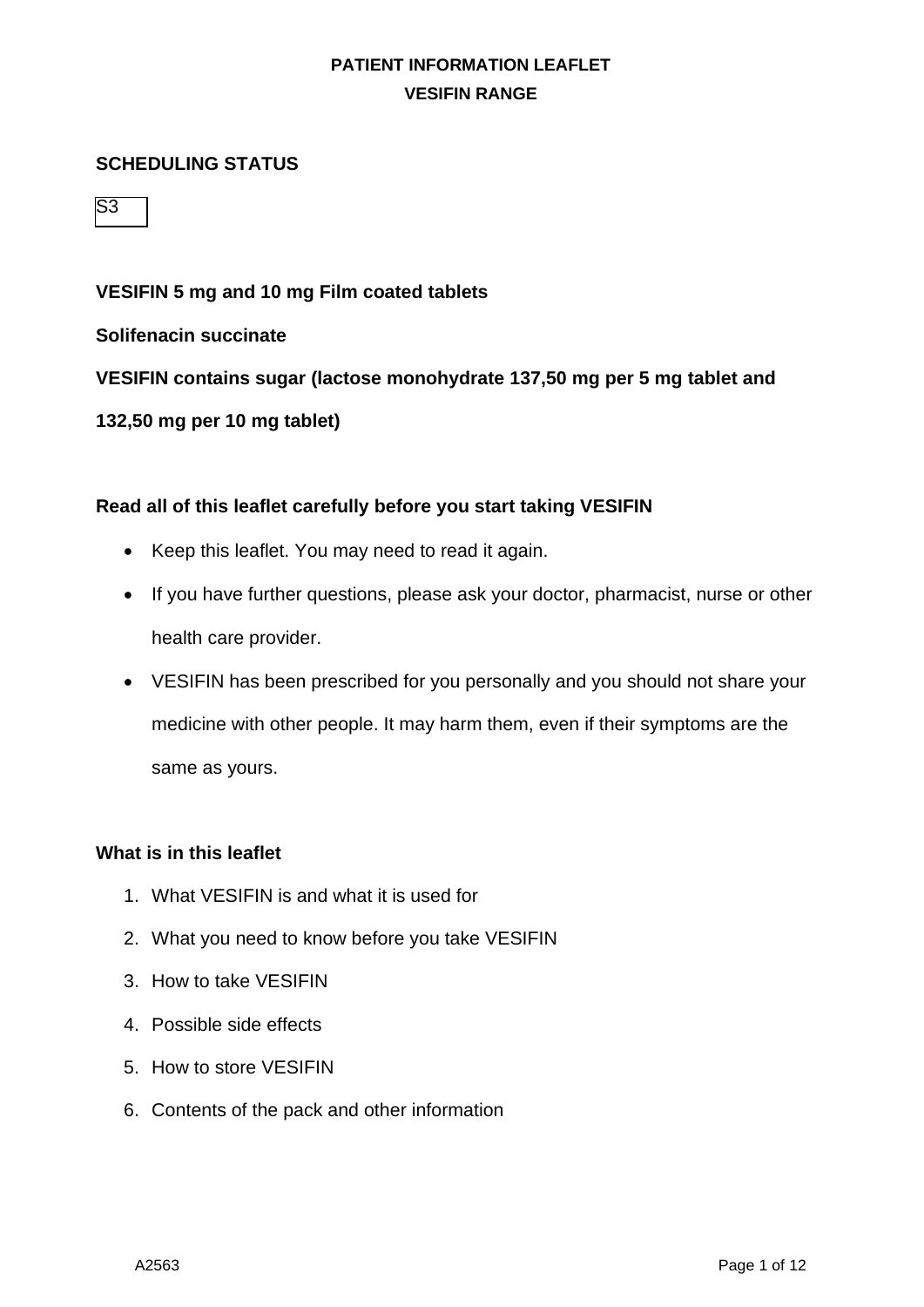#### **1. What VESIFIN is and what it is used for**

VESIFIN contains a medicine called solifenacin succinate.

The active substance of VESIFIN belongs to the group of anticholinergics. VESIFIN is used to reduce the activity of an overactive bladder. This enables you to wait longer before having to go to the bathroom and increases the amount of urine that can be held by your bladder.

#### **2. What you need to know before you take VESIFIN**

#### **Do not take VESIFIN:**

- if you are hypersensitive (allergic) to solifenacin succinate, or any of the ingredients of VESIFIN (listed in section 6)
- if you have an inability to pass water or to empty your bladder completely (urinary retention)
- if you suffer from increased pressure in the eyes, with gradual loss of eyesight (glaucoma
- if you suffer from the muscle disease called myasthenia gravis, which can cause an extreme weakness of certain muscles
- if you have a severe stomach or bowel condition (toxic megacolon)
- if you are undergoing kidney dialysis
- if you have severe liver disease
- if you suffer from severe kidney disease or moderate liver disease and at the same time are being treated with medicines that may decrease the removal of VESIFIN from the body (for example, ketoconazole)
- if you have a disorder of the heart known as prolonged QT interval, whether inherited or acquired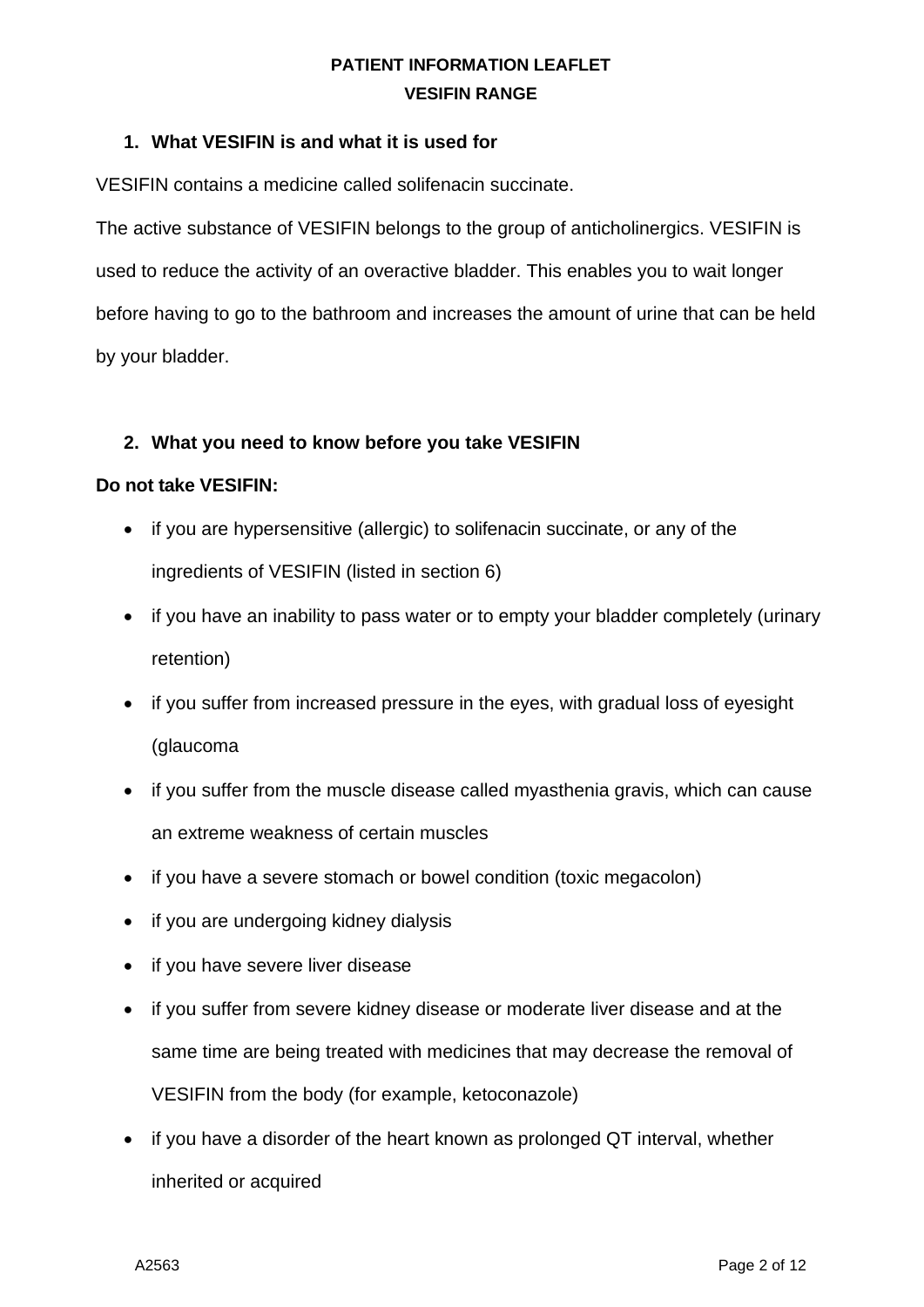• if you are pregnant.

### **Warnings and precautions**

Tell your doctor before taking VESIFIN:

- if you have other underlying diseases (for example heart failure or kidney disease) which may also lead to the urge to frequently urinate. Your doctor should address these conditions first before treatment with VESIFIN
- if you have trouble emptying your bladder (bladder obstruction) or have difficulty in passing urine. Risk of accumulation of urine in the bladder (urinary retention) is much higher
- if you have some obstruction of the digestive system (constipation)
- if you are at risk of your digestive system slowing down (stomach and bowel movements)
- if you suffer from severe kidney disease
- if you have moderate liver disease
- if you are taking medicines which decreases the rate of breakdown of VESIFIN by the body for example ketoconazole
- if you have a stomach tear (hiatus hernia) or heartburn
- if you have a nervous disorder (autonomic neuropathy)
- if you have a condition called QT syndrome or *Torsades de pointes*, which are conditions associated with changes in the electrical activity of the heart (ECG), irregular heartbeat, feeling your heartbeat, faster heartbeat.

Skin allergy that results in swelling of the tissue just below the skin (angioedema) with obstruction of the airway has been reported.

If this occurs, you should stop taking VESIFIN and inform your doctor immediately.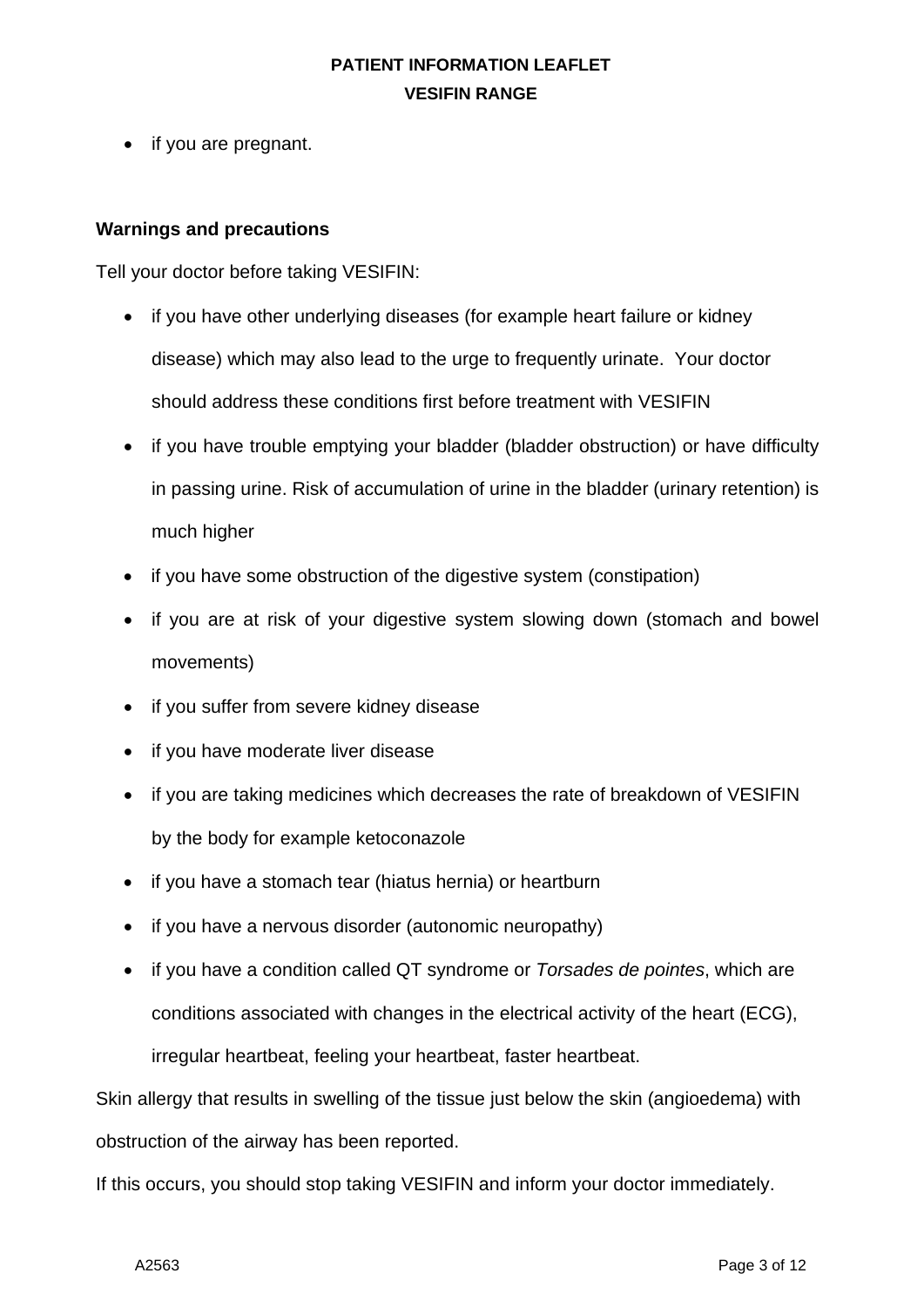Potentially life-threatening allergic reactions (anaphylactic reactions) have been reported. If you experience any allergic reaction, you should stop taking VESIFIN and inform your doctor immediately.

VESIFIN will only reach its complete effect after 4 weeks at the earliest.

### **Children and adolescents**

Safety in children has not been established, therefore VESIFIN is not recommended for children under 18 years.

## **Other medicines and VESIFIN**

Always tell your health care provider if you are taking any other medicine. (This includes complementary or traditional medicines.)

- amantadine (used as an anti-viral or Parkinson's disease), some antihistamines, phenothiazine (for psychiatric disorders), and tricyclic antidepressants as they can reduce the effect of VESIFIN
- metoclopramide, domperidone and cisapride, which make the digestive system work faster, as VESIFIN can reduce their effect
- ketoconazole, ritonavir, nelfinavir, itraconazole, verapamil and diltiazem, which decrease the rate at which VESIFIN is broken down by the body. If you have severe kidney disease you should not take these medicines with VESIFIN (see section 2)
- rifampicin, phenytoin and carbamazepine, as they increase the rate at which VESIFIN is broken down by the body.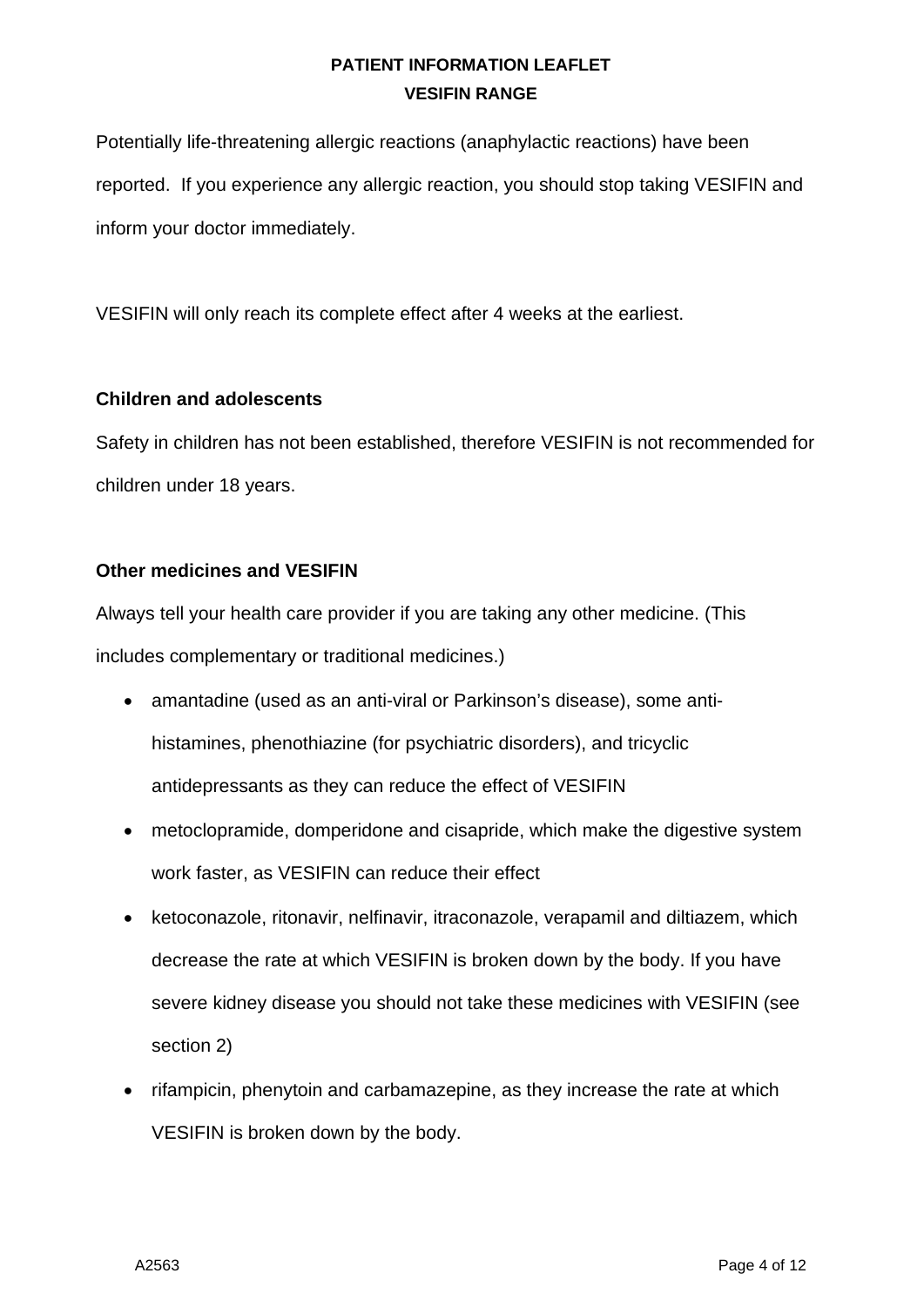### **VESIFIN with food, drink and alcohol**

VESIFIN can be taken with or without food.

### **Pregnancy, breastfeeding and fertility**

If you are pregnant or breastfeeding, think you may be pregnant or are planning to have a baby, please consult your doctor, pharmacist or other health care provider for advice before taking this medicine.

VESIFIN is contraindicated in pregnancy and during breastfeeding.

#### **Driving and using machines**

VESIFIN may cause blurred vision, sleepiness and a general feeling of tiredness (somnolence and fatigue). If you suffer from these side effects, do not drive or operate machinery, as it may affect these activities.

It is not always possible to predict to what extent VESIFIN may interfere with the daily activities of a patient. Patients should ensure that they do not engage in the above activities until they are aware of the measure to which VESIFIN affects them.

#### **VESIFIN contains lactose**

If you have been told by your doctor that you have an intolerance to some sugars,

contact your doctor before taking this medicine

Contains lactose monohydrate 137,50 mg per 5 mg tablet and 132,50 mg per 10 mg tablet. This should be taken into account in patients with diabetes mellitus.

#### **3. How to take VESIFIN**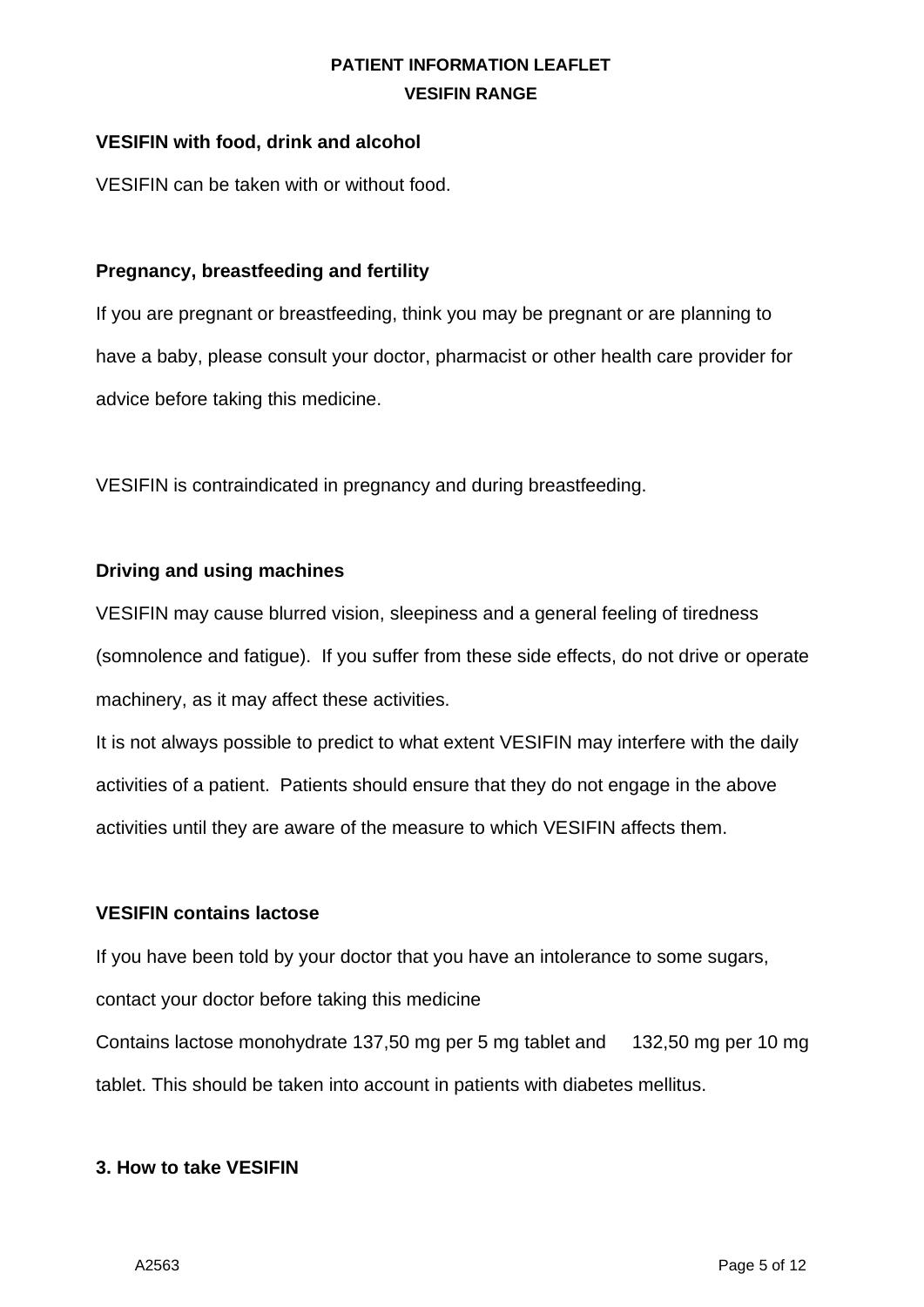Do not share medicines prescribed for you with any other person.

Always take VESIFIN exactly as your doctor or pharmacist has told you. You should check with your doctor or pharmacist if you are not sure.

The usual dose for VESIFIN is 5 mg per day. Your doctor may increase your dose to 10 mg per day if needed.

You should swallow the whole tablet with some liquid. It can be taken with or without food.

Your doctor will tell you how long your treatment with VESIFIN will last. Do not stop treatment early because your symptoms may return.

If you have the impression that the effect of VESIFIN is too strong or too weak, tell your doctor or pharmacist.

### **If you take more VESIFIN than you should**

In the event of overdosage, consult your doctor or pharmacist. If neither is available, contact the nearest hospital or poison control centre.

The most frequent side effects associated with overdose of VESIFIN are headache, dry mouth, dizziness, drowsiness and blurred vision with overdose.

### **If you forget to take VESIFIN**

It is important that you do not miss any doses. If you miss a dose of VESIFIN, take it as soon as you remember. If it is almost time for your next dose, skip the missed dose and go back to your regular dosing schedule once daily. Do not take a double dose to make up for forgotten individual doses.

### **If you stop taking VESIFIN**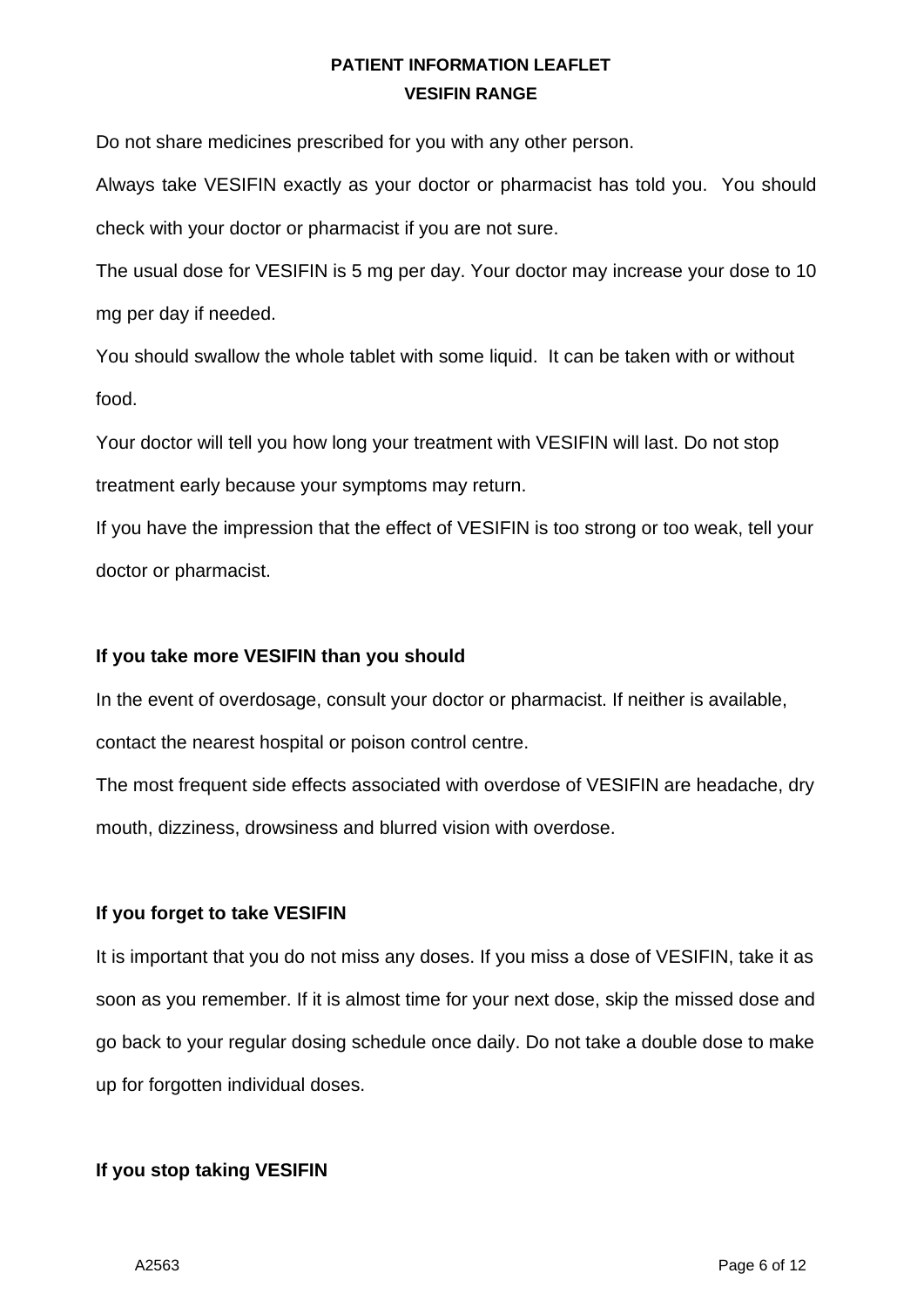Do not stop taking VESIFIN unless your doctor tells you to do so. If you have further questions on the use of VESIFIN, ask your doctor or pharmacist.

### **4. Possible side effects**

VESIFIN can have side effects.

Not all side effects reported for VESIFIN are included in this leaflet. Should your general health worsen or if you experience any untoward effects while receiving VESIFIN, please consult your doctor, pharmacist or other health care provider for advice.

If any of the following happens, stop taking VESIFIN and tell your doctor immediately or go to the casualty department at your nearest hospital:

- swelling of the hands, feet, ankles, face, lips, mouth or throat, which may cause difficulty in swallowing or breathing
- rash or itching
- fainting
- yellowing of the skin and eyes, also called jaundice.

These are all very serious side effects. If you have them, you may have had a serious allergic reaction to VESIFIN. You may need urgent medical attention or hospitalisation.

Tell your doctor immediately or go to the casualty department at your nearest hospital if you notice any of the following:

- chest pain
- angina
- changes in the way your heart beats e.g. if you notice it beating faster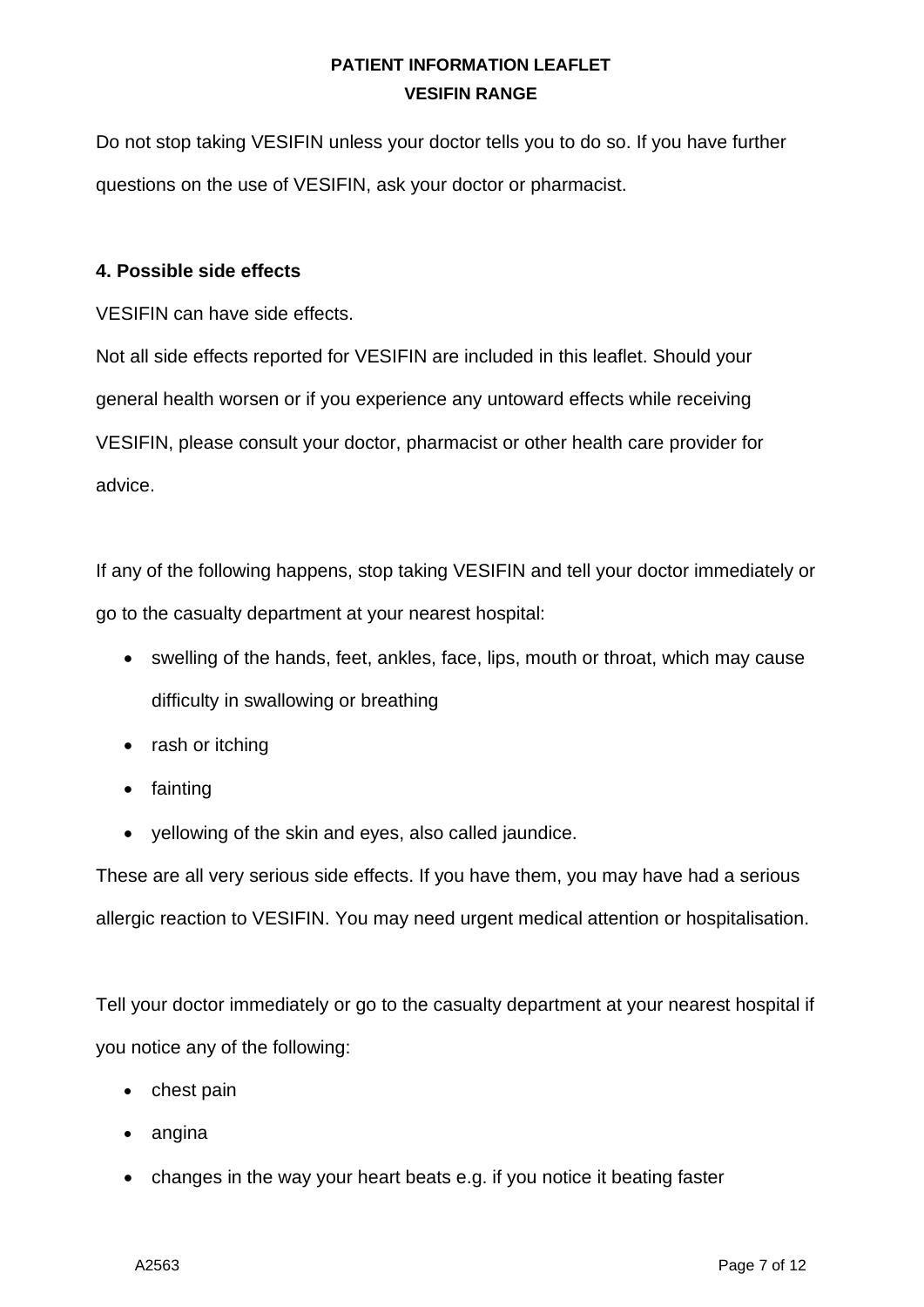- difficulty in breathing
- less urine than is normal for you
- hallucinations (hearing voices or seeing things which are not there), believing things that are not true or being suspicious, confusion or delirium
- abnormal liver function (clay coloured stool, dark urine, itching, loss of appetite)
- angioedema (skin allergy that results in the swelling that occurs in the tissue just below the surface of the skin) with airway obstruction (difficulty in breathing)

These are all serious side effects. You may need urgent medical attention.

Tell your doctor if you notice any of the following:

#### Frequent side effects:

- blurred vision
- dry mouth, constipation, nausea, heartburn (dyspepsia), stomach pain

### Less frequent side effects:

- bladder infection, inflammation of the bladder due to infection (cystitis)
- sleepiness, impaired sense of taste (dysgeusia)
- dry eyes
- dry nasal passages
- reflux disease (gastro-oesophageal reflux), dry throat, obstruction of the colon, lodging of a large amount of hardened stool in the large intestine (faecal impaction)
- dry skin
- difficulty in passing urine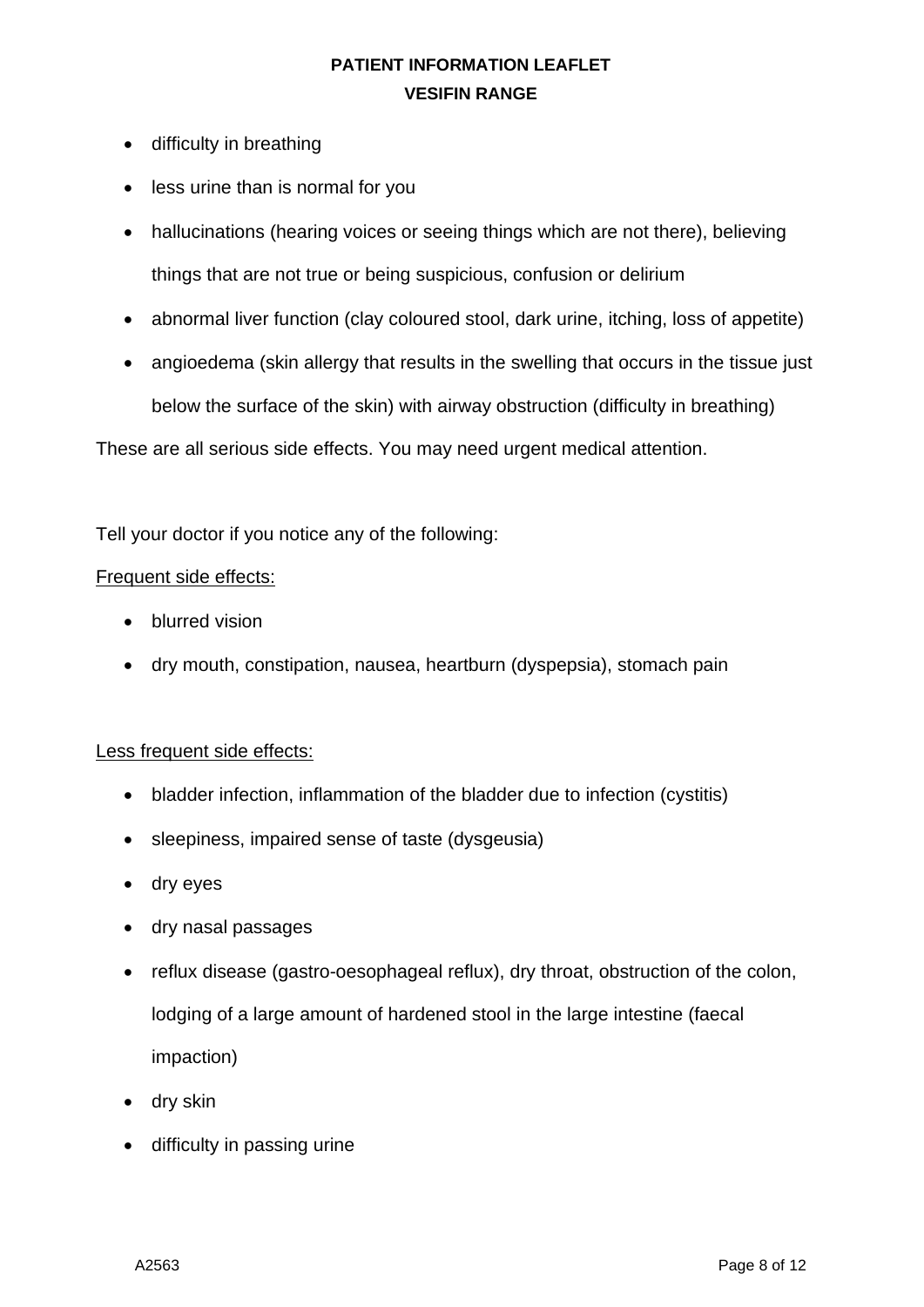- tiredness, accumulation of fluid in the lower legs (oedema)
- hallucinations, confusion
- dizziness and headache
- vomiting
- allergic rash, itching of the skin (pruritus), rash, reddening of patches of the skin (erythema multiforme) or hives (urticaria)
- fatigue, accumulation of fluid in the lower legs or hands (peripheral oedema)

The following side effects have been reported with unknown frequency:

- itching, rash, skin or mouth rash that have a pink-red centre surrounded by a pale ring border and an outer pink-red ring which may be painful, extreme reddening and peeling of the skin
- dilation of the pupils (mydriasis), difficulty in adjusting focus (cycloplegia), painful eyes with bright light (photophobia)
- reduced secretion of the mucus of the chest
- flushing of skin
- decreased appetite, high levels of blood potassium which can cause abnormal heart rhythm
- disturbed state of mind characterised by restlessness, illusions and confusion (delirium)
- increased pressure in the eyes (glaucoma)
- voice disorder
- a painful obstruction of the ileum or other art of the intestine, stomach discomfort
- liver disorder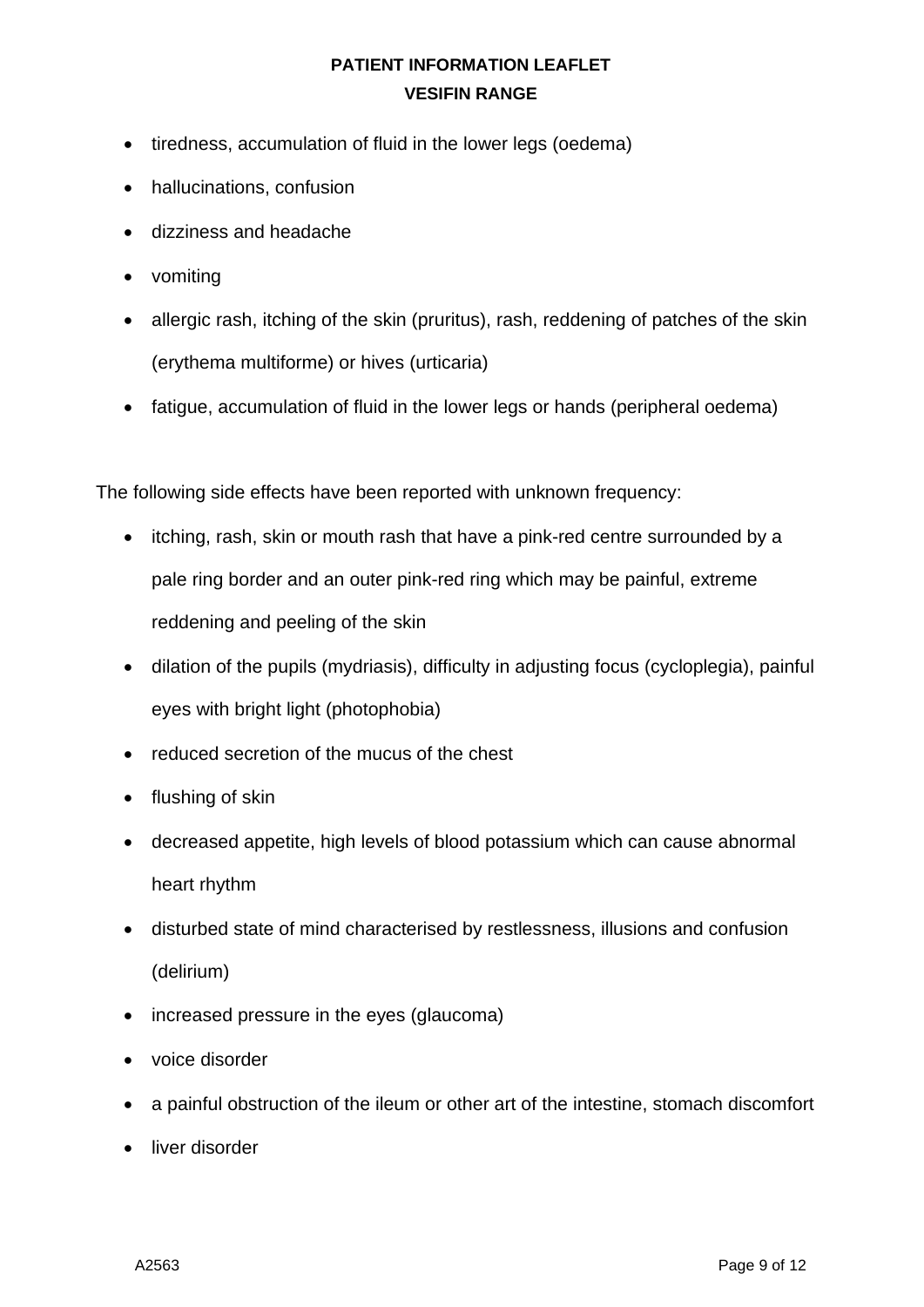- muscular weakness
- kidney disorder.

If you notice any side effects not mentioned in this leaflet, please inform your doctor or pharmacist.

### **Reporting of side effects**

If you get side effects, talk to your doctor or nurse. You can also report side effects to SAHPRA via the "6.04 Adverse Drug Reaction Reporting Form", found online under SAHPRA's publications: https://www.sahpra.org.za/Publications/Index/8. By reporting side effects, you can help provide more information on the safety of VESIFIN.

#### **5. How to store VESIFIN**

Store all medicines out of reach of children.

Store at or below 30 °C

Protect from light and moisture.

Keep blisters in carton until required for use.

Do not use after the expiry date stated on the carton.

Return all unused medicine to your pharmacist.

Do not dispose of unused medicine in drains or sewerage systems (e.g. toilets).

### **6. Contents of the pack and other information**

#### **What VESIFIN contains**

Each VESIFIN 5 mg film coated tablet contains 5 mg solifenacin succinate.

Contains sugar (lactose monohydrate 137,50 mg per tablet).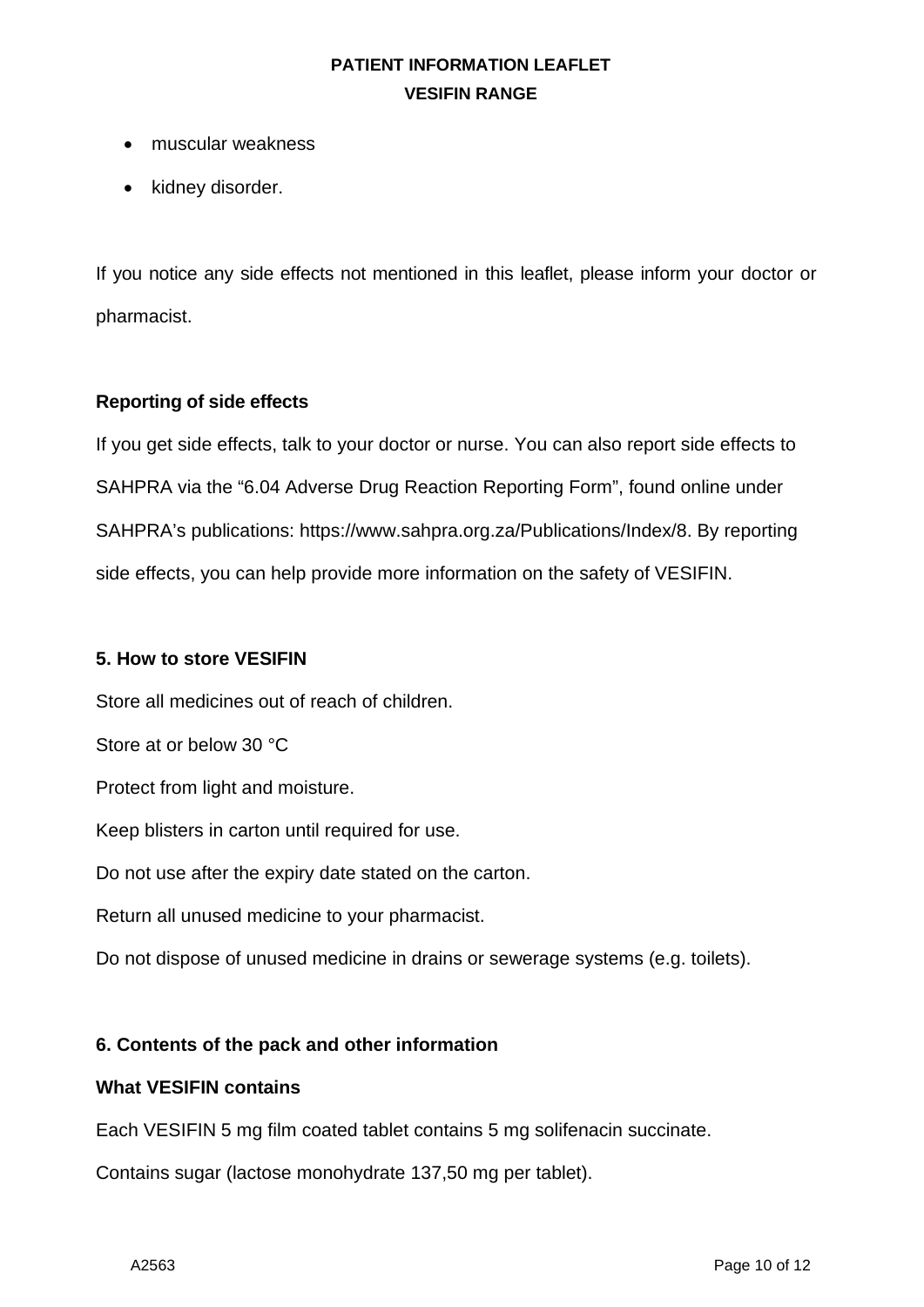Each VESIFIN 10 mg film coated tablet contains 10 mg solifenacin succinate.

Contains sugar (lactose monohydrate 132,50 mg per tablet).

## **The other ingredients are:**

Ferric oxide red E172, hypromellose, lactose monohydrate, magnesium stearate, povidone K25, talc, titanium dioxide E171, triacetin.

## **What VESIFIN looks like and contents of the pack**

VESIFIN 5 is a white to brown white, round, slightly convex film-coated tablet with bevelled edges.

VESIFIN 10 is a pinkish white, round, slightly convex film-coated tablet with bevelled edges.

VESIFIN tablets are available PVC/PVDC - Aluminium blister packs of 30 tablets each. Each blister strip contains 10 tablets, with three blisters per pack.

## **Holder of Certificate of Registration**

Pharma Dynamics (Pty) Ltd 1<sup>st</sup> Floor, Grapevine House, Steenberg Office Park Silverwood Close Westlake, Cape Town 7945, South Africa + 27 (0) 21 707 7000

www.pharmadynamics.co.za